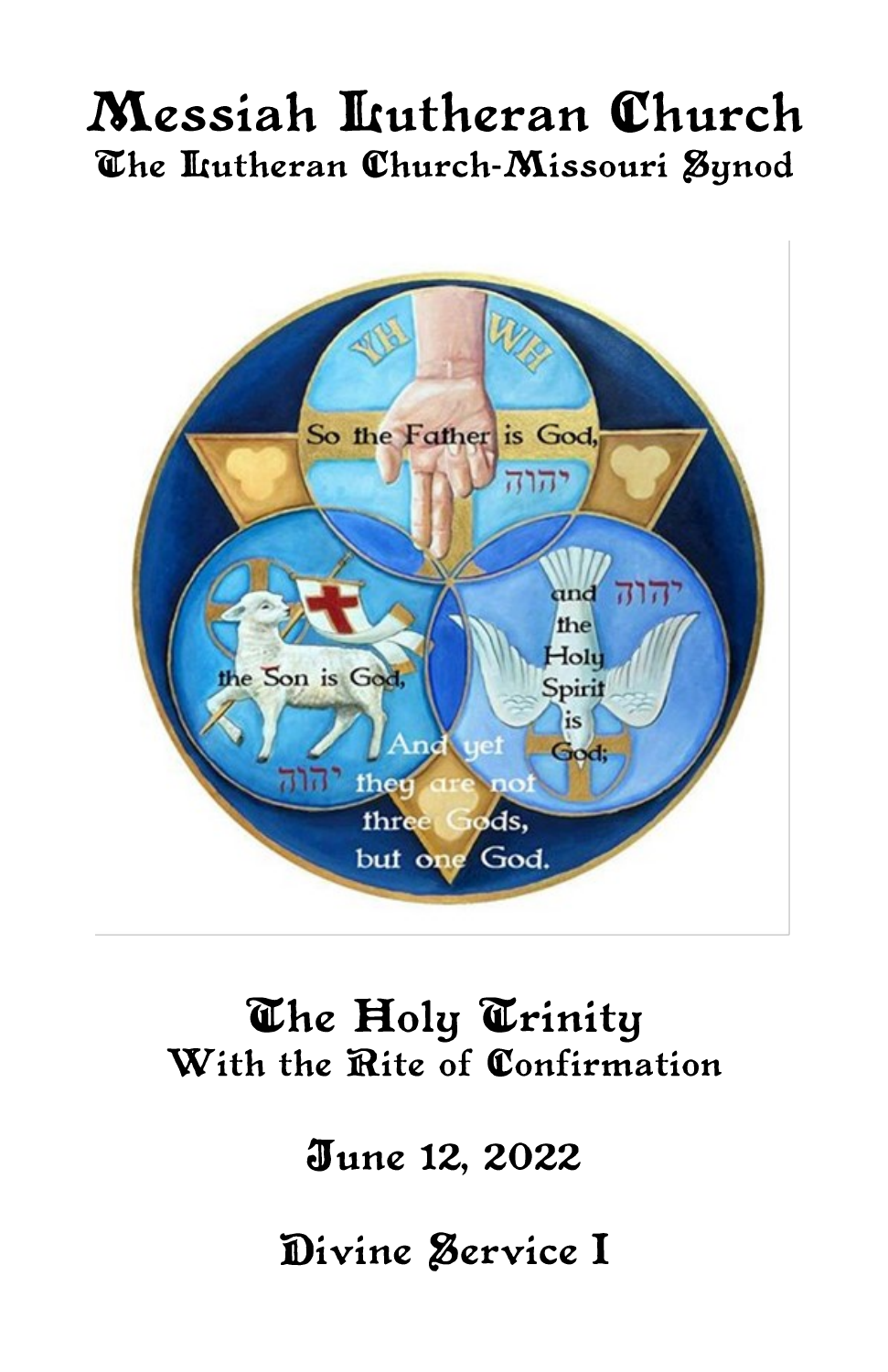# **Messiah Lutheran Church**

Rev. James A. Roemke, Pastor 2026 22nd Ave. Kenosha, WI 53140 Church Office: 262-551-8182 Pastor's Cell: 262-455-0255 Website: [www.messiahkenosha.org](http://www.messiahkenosha.org/) Calendar: <https://tinyurl.com/calendarmlc> Church Email: [secretary@messiahkenosha.org](https://d.docs.live.net/fdeed90a8019e9e6/Documents/2019%20PDF%20Bulletins/secretary@messiahkenosha.org) Pastor's Email: [pastorroemke@yahoo.com](mailto:pastorroemke@yahoo.com)

**VISITORS WELCOME!** A special welcome to any visitors and guests who are with us today. Please sign the guestbook near the front door and introduce yourself to the pastor after the service. We pray that the hearing and receiving of the Word of God in our midst will be filled with joy and thanksgiving!

**HOLY COMMUNION** is celebrated every Sunday and on Feast Days. Visiting communicant members of the Lutheran Church—Missouri Synod are invited to commune today. All other visitors are asked to speak with the pastor before coming to the altar. If there is time before the service, introduce yourself to the pastor or an elder. Other visitors are invited to use this time for prayer. If you desire information about attending communion, you are encouraged to visit with the pastor after the service today.

**PRAYERS OF PREPARATION** are found in the cover of the hymnals. Take some time before the service begins in quiet preparation and prayer. **Please turn off and put away all electronic devices during the service.**

**+SERVING TODAY+ Elder:** Nate Nevius **Ushers:** Mark Mielke & Mark Bernhardt **Greeter:** Marge Harmon **Organist:** Evone Hagerman **Altar Guild:** Kathy Capriotti & Tamara Weathersby **Fellowship:** Refreshments provided by the Gerlach, Hernandez, and Roemke families.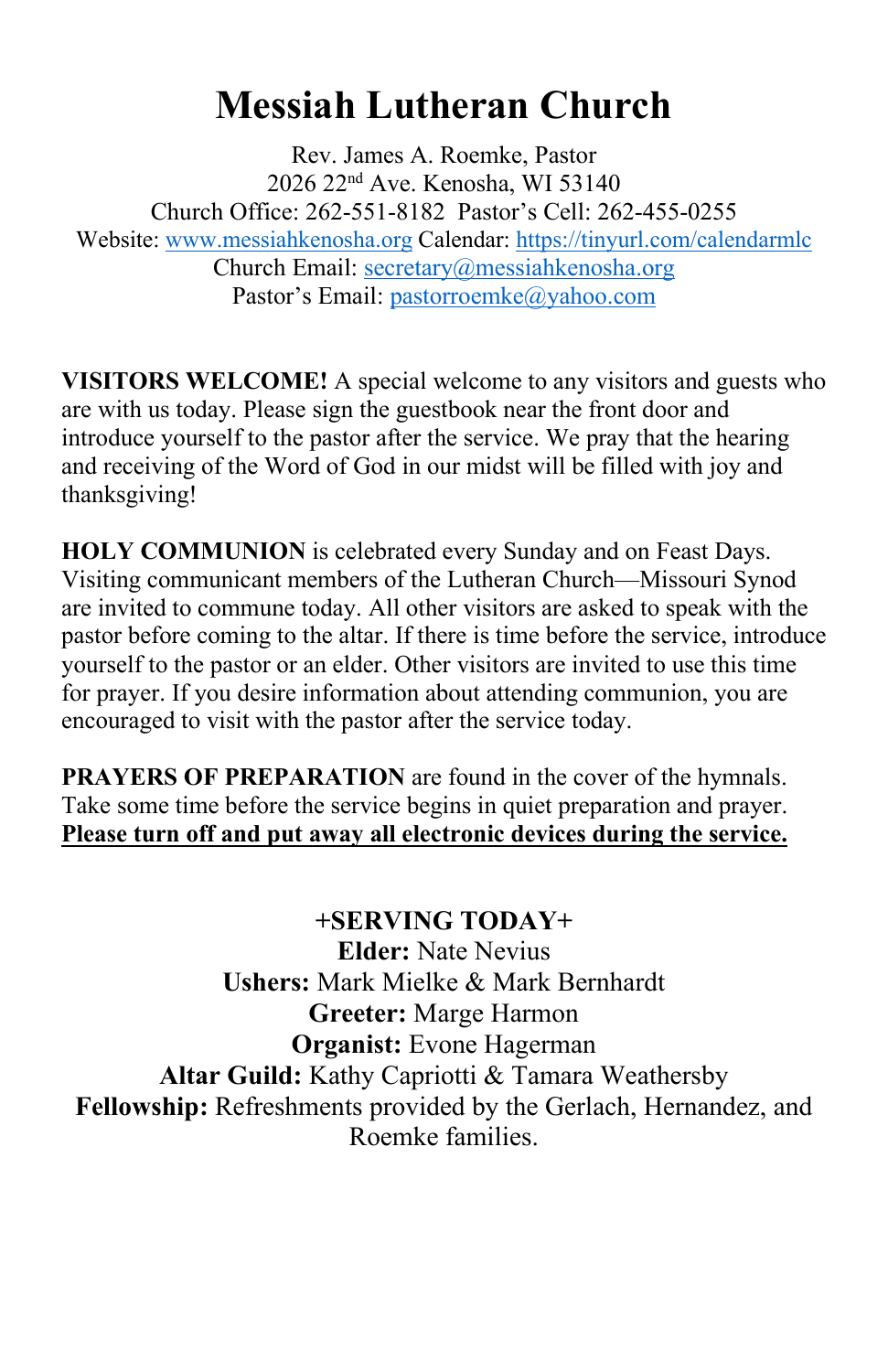## **Confession and Absolution** *p151*

## **+SERVICE OF THE WORD+**

**Introit** *Ps. 8:1–2a, 3–5; antiphon: Liturgical Text*

|  |    | н |
|--|----|---|
|  | Ś. |   |
|  |    |   |
|  |    |   |
|  |    |   |
|  |    |   |
|  |    |   |

Blessèd be the Holy Trinity and the undivided | Unity.\*

Let us give glory to him because he has shown his mer-  $|cy|$  to us.

#### **O | LORD, our Lord,\***

## **how majestic is your name in | all the earth!**

You have set your glory above the | heavens.\*

 Out of the mouth of babes and infants, you have es- | tablished strength.

#### **When I look at your heavens, the work of your | fingers,\* the moon and the stars, which you have | set in place.**

Yet you have made him a little lower than the heavenly | beings\* and crowned him with glory and | honor.

| Glory be to the Father and $\vert$ to the Son* |
|------------------------------------------------|
| and to the Holy   Spirit;                      |
| as it was in the be- $ $ ginning,*             |
| is now, and will be forever.   Amen.           |

Blessèd be the Holy Trinity and the undivided | Unity.\* Let us give glory to him because he has shown his mer-  $|cy|$  to us.

| <b>Kyrie</b>                                                              | p152 |
|---------------------------------------------------------------------------|------|
| <b>Gloria in Excelsis</b>                                                 | p154 |
| <b>Salutation and Collect of the Day</b>                                  | p156 |
| Almighty and everlasting God, You have given us grace to                  |      |
| acknowledge the glory of the eternal Trinity by the confession of a true  |      |
| faith and to worship the Unity in the power of the Divine Majesty. Keep   |      |
| us steadfast in this faith and defend us from all adversities; for You, O |      |
| Father, Son, and Holy Spirit, live and reign, one God, now and forever.   |      |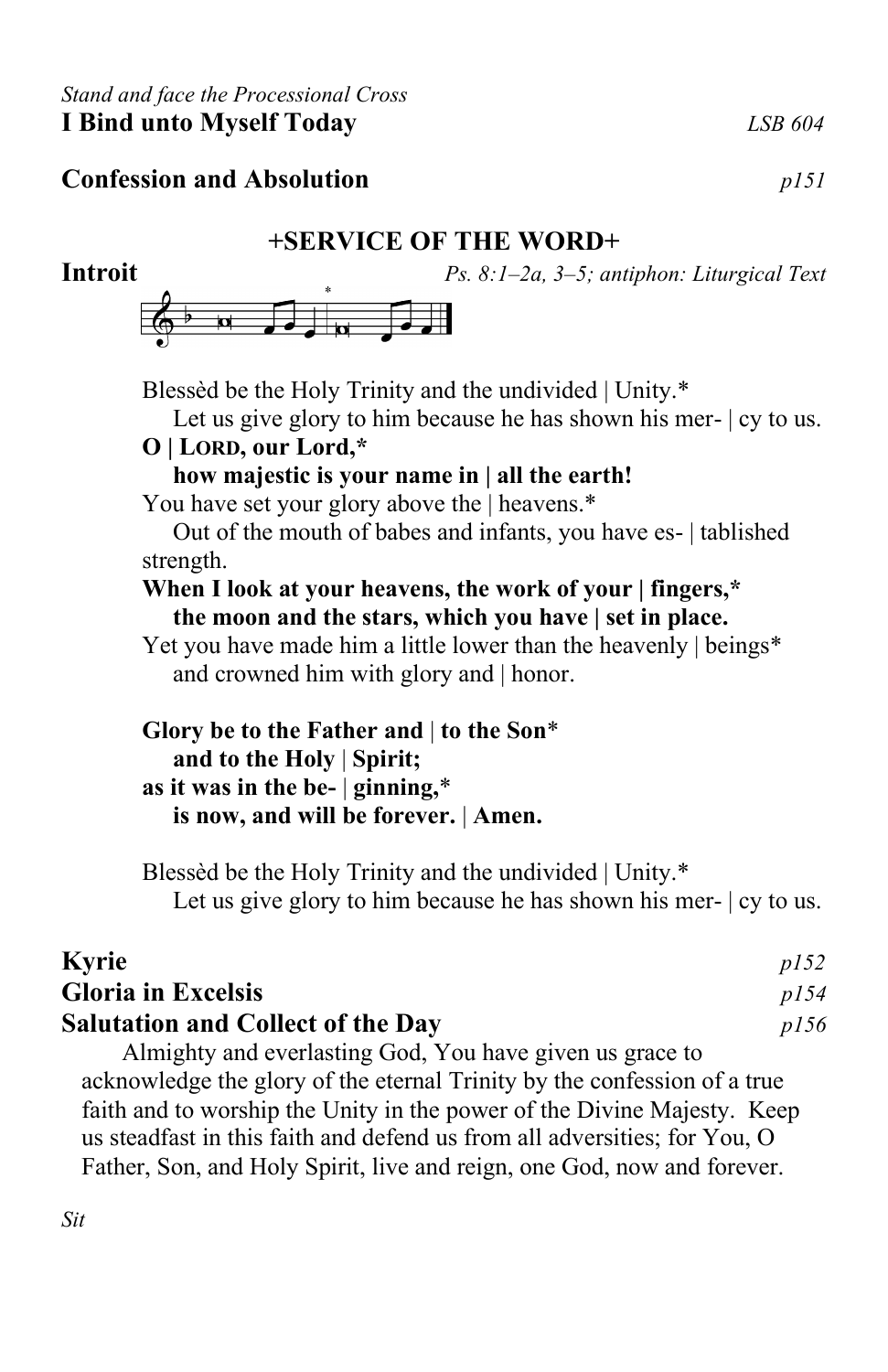#### **Old Testament Reading** *Isaiah 6:1–7*

<sup>1</sup>In the year that King Uzziah died I saw the Lord sitting upon a throne, high and lifted up; and the train of his robe filled the temple. <sup>2</sup>Above him stood the seraphim. Each had six wings: with two he covered his face, and with two he covered his feet, and with two he flew. <sup>3</sup>And one called to another and said:

 "Holy, holy, holy is the LORD of hosts; the whole earth is full of his glory!"

<sup>4</sup>And the foundations of the thresholds shook at the voice of him who called, and the house was filled with smoke. <sup>5</sup>And I said: "Woe is me! For I am lost; for I am a man of unclean lips, and I dwell in the midst of a people of unclean lips; for my eyes have seen the King, the LORD of hosts!"

 $6$ Then one of the seraphim flew to me, having in his hand a burning coal that he had taken with tongs from the altar.  $\bar{7}$ And he touched my mouth and said: "Behold, this has touched your lips; your guilt is taken away, and your sin atoned for."

## **Triune God, Be Thou Our Stay** *LSB 505, v 1*

**Epistle** *Romans 11:33–36*

<sup>33</sup>Oh, the depth of the riches and wisdom and knowledge of God! How unsearchable are his judgments and how inscrutable his ways!

<sup>34"</sup>For who has known the mind of the Lord,

or who has been his counselor?"

<sup>35</sup>"Or who has given a gift to him

that he might be repaid?"

<sup>36</sup>For from him and through him and to him are all things. To him be glory forever. Amen.

*Stand and face Gospel Procession*

### **Alleluia and Verse** *p156* **Holy Gospel** *John 3:1–15*

<sup>1</sup>Now there was a man of the Pharisees named Nicodemus, a ruler of the Jews. <sup>2</sup>This man came to Jesus by night and said to him, "Rabbi, we know that you are a teacher come from God, for no one can do these signs that you do unless God is with him." <sup>3</sup> Jesus answered him, "Truly, truly, I say to you, unless one is born again he cannot see the kingdom of God." <sup>4</sup>Nicodemus said to him, "How can a man be born when he is old? Can he enter a second time into his mother's womb and be born?" <sup>5</sup> Jesus answered, "Truly, truly, I say to you, unless one is born of water and the Spirit, he cannot enter the kingdom of God. <sup>6</sup>That which is born of the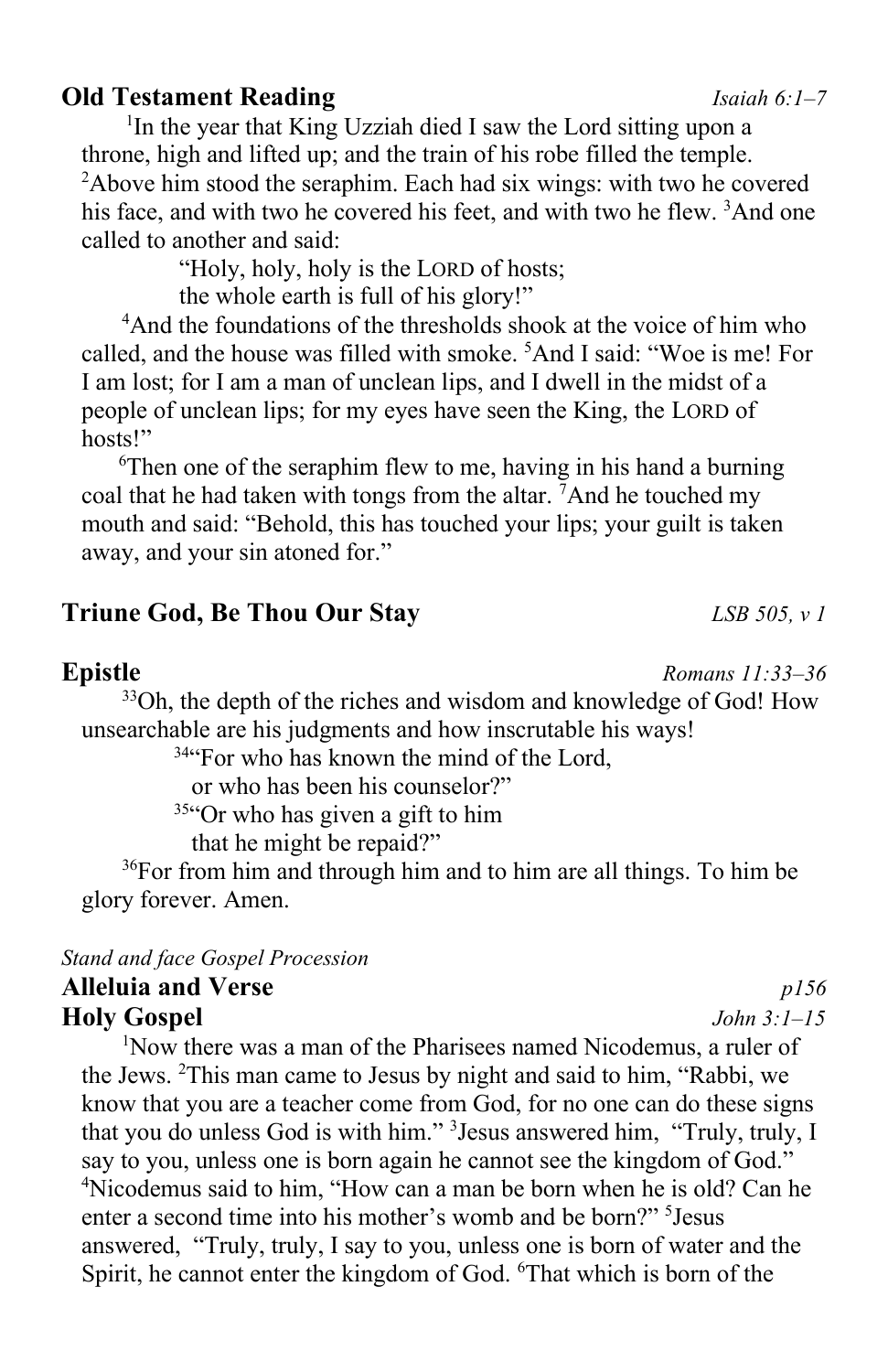flesh is flesh, and that which is born of the Spirit is spirit. <sup>7</sup>Do not marvel that I said to you, 'You must be born again.'  ${}^{8}$ The wind blows where it wishes, and you hear its sound, but you do not know where it comes from or where it goes. So it is with everyone who is born of the Spirit."

<sup>9</sup>Nicodemus said to him, "How can these things be?"  $^{10}$ Jesus answered him, "Are you the teacher of Israel and yet you do not understand these things?  $11$ Truly, truly, I say to you, we speak of what we know, and bear witness to what we have seen, but you do not receive our testimony. <sup>12</sup>If I have told you earthly things and you do not believe, how can you believe if I tell you heavenly things? <sup>13</sup>No one has ascended into heaven except he who descended from heaven, the Son of Man. <sup>14</sup>And as Moses lifted up the serpent in the wilderness, so must the Son of Man be lifted up,  $15$  that whoever believes in him may have eternal life."

## **Athanasian Creed**

- $\Box$  Whoever desires to be saved must, above all, hold the catholic faith.<br> **O** Whoever does not keen it whole and undefiled will without doub
- C **Whoever does not keep it whole and undefiled will without doubt perish eternally.**
- $\Box$  And the catholic faith is this,<br> **G** that we worship one God in
- C **that we worship one God in Trinity and Trinity in Unity, neither confusing the persons nor dividing the substance.**
- $\Box$  For the Father is one person, the Son is another, and the Holy Spirit is another.
- C **But the Godhead of the Father and of the Son and of the Holy Spirit is one: the glory equal, the majesty coeternal.**
- $\Box$  Such as the Father is, such is the Son, and such is the Holy Spirit:<br>  $\Box$  the Father uncreated, the Son uncreated, the Holy Spirit
- C **the Father uncreated, the Son uncreated, the Holy Spirit uncreated;**
- $\Box$  the Father infinite, the Son infinite, the Holy Spirit infinite;<br> **O** the Father eternal, the Son eternal, the Holy Spirit etern
- **C** the Father eternal, the Son eternal, the Holy Spirit eternal.<br> **C** And yet there are not three Eternals, but one Eternal.
- $\Box$  And yet there are not three Eternals, but one Eternal,<br>  $\Box$  iust as there are not three Uncreated or three Infinition
- iust as there are not three Uncreated or three Infinites, but one **Uncreated and one Infinite.**
- $\Box$  In the same way, the Father is almighty, the Son almighty, the Holy Spirit almighty;
- **C** and yet there are not three Almighties, but one Almighty.<br>
C So the Father is God. the Son is God. the Holy Spirit is God:
- $L$  So the Father is God, the Son is God, the Holy Spirit is God;<br> **a** and vet there are not three Gods, but one God.
- **C** and yet there are not three Gods, but one God.<br> **C** So the Father is Lord, the Son is Lord, the Holy St
- $\Box$  So the Father is Lord, the Son is Lord, the Holy Spirit is Lord;<br> **Q** and vet there are not three Lords, but one Lord.
- and yet there are not three Lords, but one Lord.
- $\Box$  Just as we are compelled by the Christian truth to acknowledge each distinct person as God and Lord, so also are we prohibited by the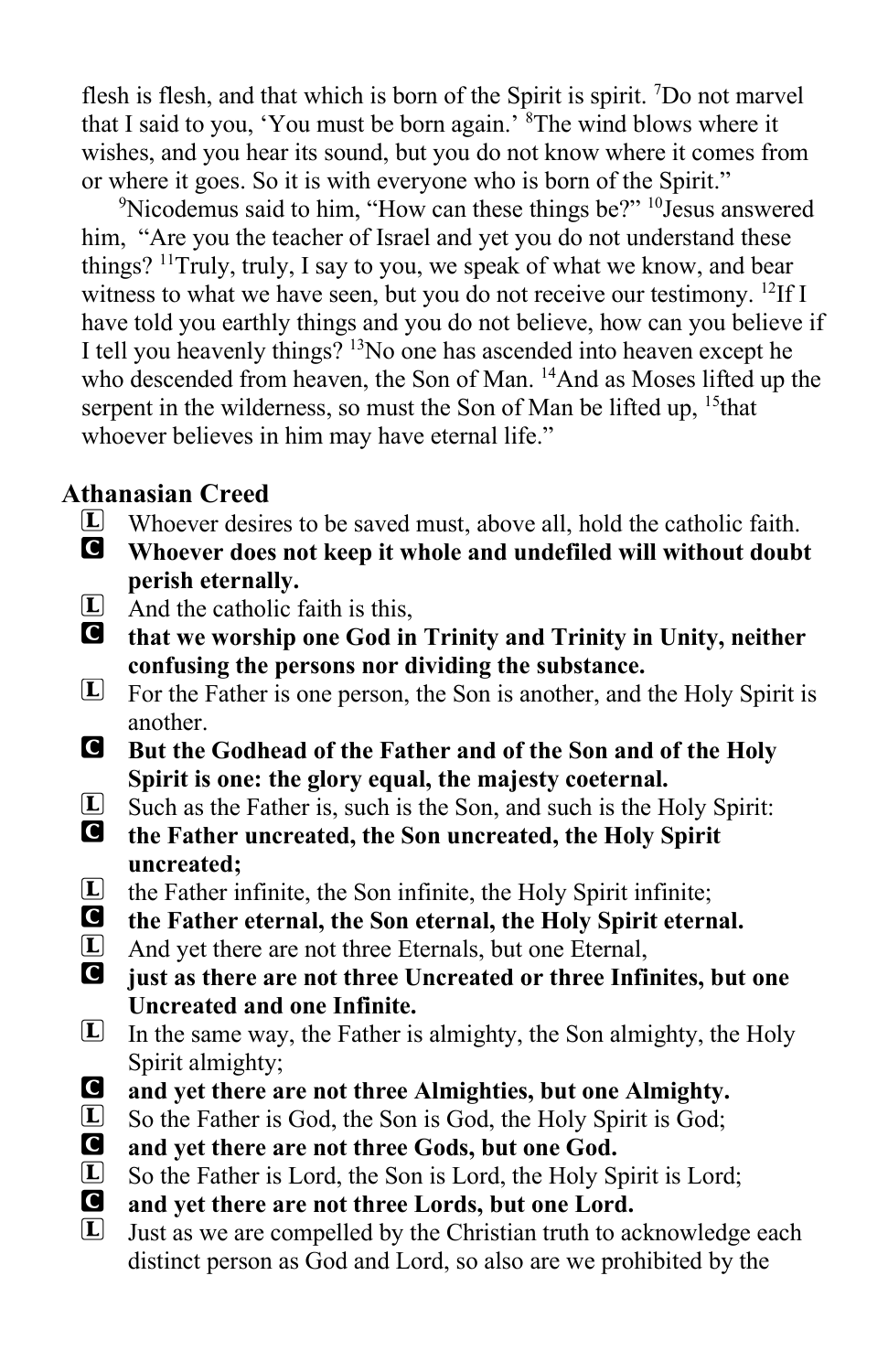catholic religion to say that there are three Gods or Lords.

- **C** The Father is not made nor created nor begotten by anyone.<br> **C** The Son is neither made nor created, but begotten of the Father a
- $\Box$  The Son is neither made nor created, but begotten of the Father alone.<br> **O** The Holy Spirit is of the Father and of the Son, neither made nor
- C **The Holy Spirit is of the Father and of the Son, neither made nor created nor begotten, but proceeding.**
- L Thus, there is one Father, not three Fathers; one Son, not three Sons; one Holy Spirit, not three Holy Spirits.
- C **And in this Trinity none is before or after another; none is greater or less than another;**
- $\Box$  but the whole three persons are coeternal with each other and coequal, so that in all things, as has been stated above, the Trinity in Unity and Unity in Trinity is to be worshiped.
- C **Therefore, whoever desires to be saved must think thus about the Trinity.**
- $\Box$  But it is also necessary for everlasting salvation that one faithfully believe the incarnation of our Lord Jesus Christ.
- C **Therefore, it is the right faith that we believe and confess that our Lord Jesus Christ, the Son of God, is at the same time both God and man.**
- $\Box$  He is God, begotten from the substance of the Father before all ages; and He is man, born from the substance of His mother in this age:
- C **perfect God and perfect man, composed of a rational soul and human flesh;**
- $\Box$  equal to the Father with respect to His divinity, less than the Father with respect to His humanity.
- **C** Although He is God and man, He is not two, but one Christ:<br> **C** one however not by the conversion of the divinity into flesh by
- one, however, not by the conversion of the divinity into flesh, but by the assumption of the humanity into God;
- C **one altogether, not by confusion of substance, but by unity of person.**
- $\Box$  For as the rational soul and flesh is one man, so God and man is one Christ,
- C **who suffered for our salvation, descended into hell, rose again the third day from the dead,**
- L ascended into heaven, and is seated at the right hand of the Father, God Almighty, from whence He will come to judge the living and the dead.
- C **At His coming all people will rise again with their bodies and give an account concerning their own deeds.**
- $\Box$  And those who have done good will enter into eternal life, and those who have done evil into eternal fire.
- C **This is the catholic faith; whoever does not believe it faithfully and firmly cannot be saved.**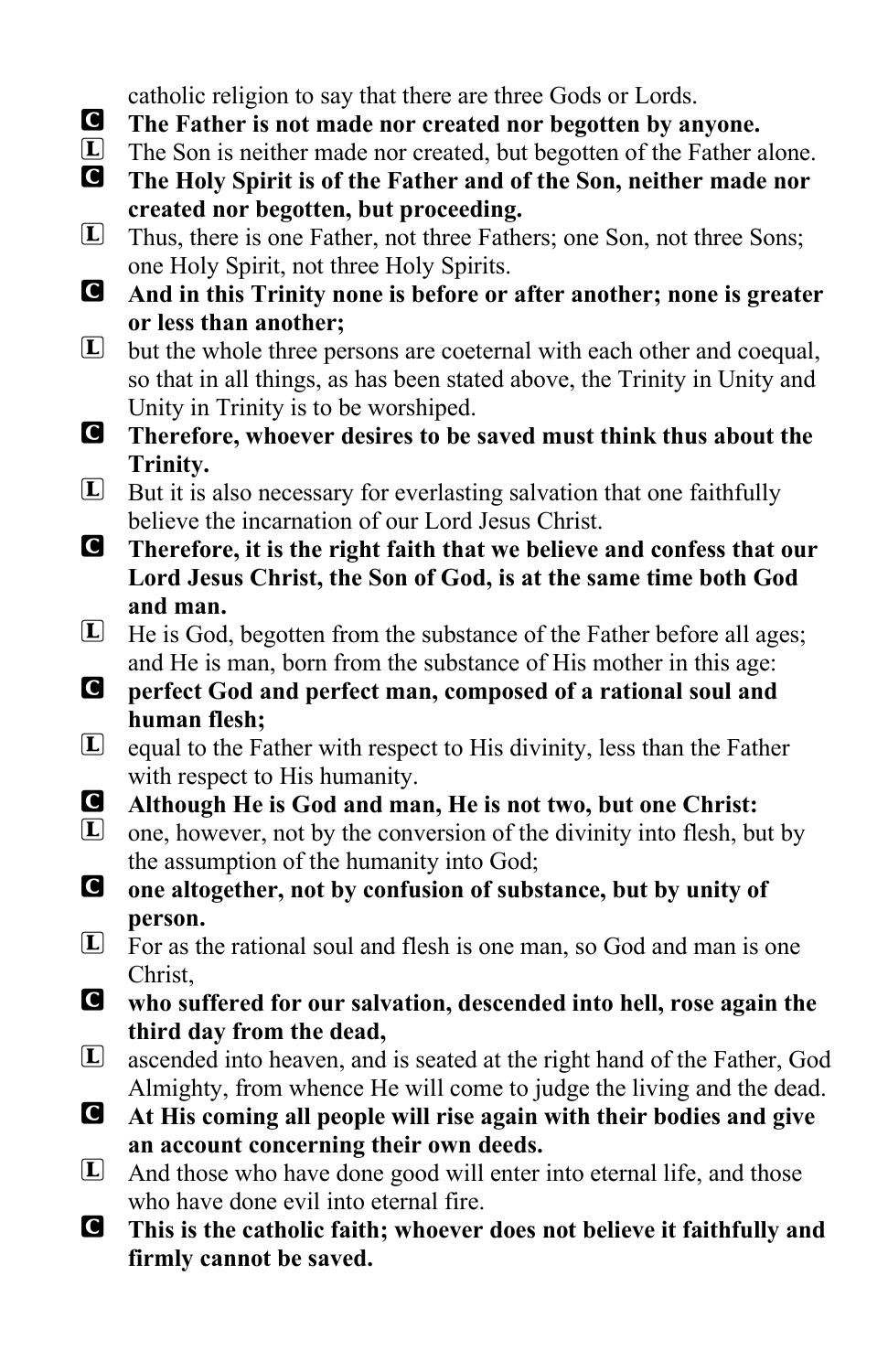## **Alleluia and Verse** *p156*

*Sit*

## **Holy, Holy, Holy** *LSB 507*

## **Sermon**

## **+RITE OF CONFIRMATION+**

- P Beloved in the Lord, our Lord Jesus Christ said to His apostles: "All authority has been given to Me in heaven and on earth. Therefore go and make disciples of all nations, baptizing them in the name of the Father and of the Son and of the Holy Spirit, teaching them to observe all things that I have commanded you; and lo, I am with you always, even to the end of the age." You have been baptized and catechized in the Christian faith according to our Lord's bidding. Jesus said, "Whoever confesses Me before men, I will also confess before My Father who is in heaven. But whoever denies Me before men, I will also deny before My Father who is in heaven." Lift up your hearts, therefore, to the God of all grace and joyfully give answer to what I now ask you in the name of the Lord.
- P Do you this day in the presence of God and of this congregation acknowledge the gifts that God gave you in your Baptism?
- R *Yes, I do.*
- $\mathbf{P}$  Do you renounce the devil?<br> $\mathbf{B}$  *Yes, I renounce him.*
- 
- **R** *Yes, I renounce him.*<br>**P** Do you renounce all<br>**R** *Yes, I renounce them* Do you renounce all his works?
- **R** *Yes, I renounce them.*<br>**P** Do you renounce all *P*
- $\mathbf{P}$  Do you renounce all his ways?<br> $\mathbf{R}$  Yes, I renounce them.
- **R** *Yes, I renounce them.*<br>**P** Do you believe in Go.
- $\overline{P}$  Do you believe in God, the Father Almighty?<br> $\overline{R}$  Yes, I believe in God, the Father Almighty, mo
- **R** *Yes, I believe in God, the Father Almighty, maker of heaven and earth.*<br> **P** Do you believe in Jesus Christ, His only Son, our Lord?
- $\overline{P}$  Do you believe in Jesus Christ, His only Son, our Lord?<br> $\overline{R}$  Yes. *I believe in Jesus Christ. His only Son, our Lord, with*
- R *Yes, I believe in Jesus Christ, His only Son, our Lord, who was conceived by the Holy Spirit, born of the virgin Mary, suffered under Pontius Pilate, was crucified, died and was buried. He descended into hell. The third day He rose again from the dead. He ascended into heaven and sits at the right hand of God the Father Almighty. From thence He will come to judge the living and the dead.*
- $\overline{P}$  Do you believe in the Holy Spirit?<br> $\overline{R}$  *Yes. I believe in the Holy Spirit, the*
- R *Yes, I believe in the Holy Spirit, the holy Christian Church, the communion of saints, the forgiveness of sins, the resurrection of the body, and the life everlasting.*
- $\mathbf{P}$  Do you hold all the prophetic and apostolic Scriptures to be the inspired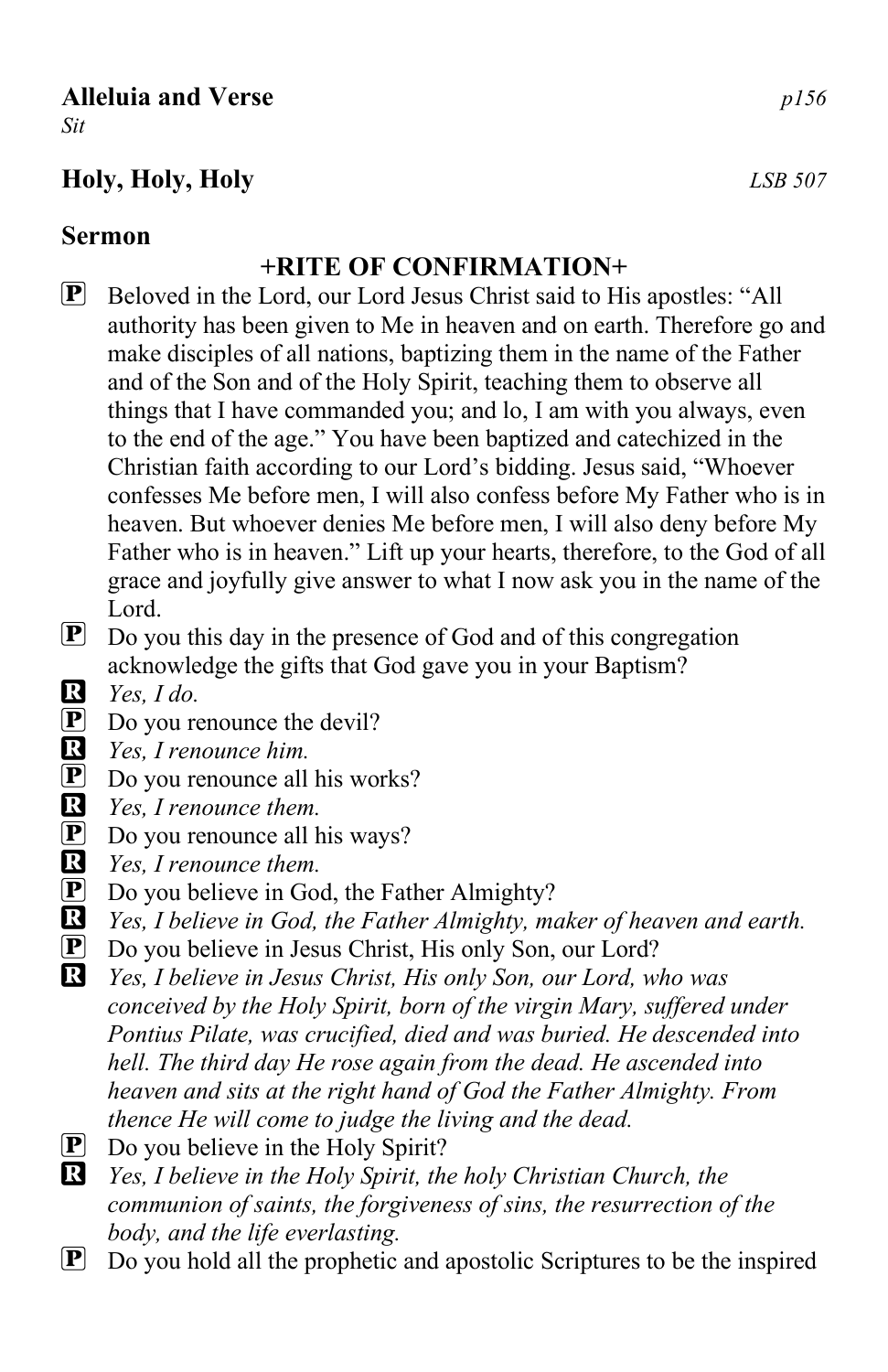Word of God?

- R *I do.*
- $\mathbf{P}$  Do you confess the doctrine of the Evangelical Lutheran Church, drawn from the Scriptures, as you have learned to know it from the Small Catechism, to be faithful and true?
- R *I do.*
- P Do you intend to hear the Word of God and receive the Lord's Supper faithfully?
- R *I do, by the grace of God.*
- $\boxed{\mathbf{P}}$  Do you intend to live according to the Word of God, and in faith, word, and deed to remain true to God, Father, Son, and Holy Spirit, even to death?
- R *I do, by the grace of God.*
- P Do you intend to continue steadfast in this confession and Church and to suffer all, even death, rather than fall away from it?
- R *I do, by the grace of God.*
- $\mathbf{P}$  We rejoice with thankful hearts that you have been baptized and have received the teaching of the Lord. You have confessed the faith and been absolved of your sins. As you continue to hear the Lord's Word and receive His blessed Sacrament, He who has begun a good work in you will bring it to completion at the day of Jesus Christ.

## C **Amen.**

*The catechumens kneel to receive the confirmation blessing. The pastor places his hands on the head of each candidate and makes the sign of the cross on the forehead while saying:*

**P** [Name], the almighty God and Father of our Lord Jesus Christ, who has given you the new birth of water and of the Spirit and has forgiven you all your sins, strengthen you with His grace to life  $+$  everlasting.

## C **Amen.**

*Stand*

 $\left[ \mathbf{P} \right]$  Let us pray.

Lord God, heavenly Father, we thank and praise You for Your great goodness in bringing these Your sons and daughter to the knowledge of Your Son, our Savior, Jesus Christ, and enabling them both with the heart to believe and with the mouth to confess His saving name. Grant that, bringing forth the fruits of faith, they may continue steadfast and victorious to the day when all who have fought the good fight of faith shall receive the crown of righteousness; through Jesus Christ, Your Son, our Lord, who lives and reigns with You and the Holy Spirit, one God, now and forever.

## C **Amen.**

**P** Almighty and most merciful Father, in the waters of Holy Baptism You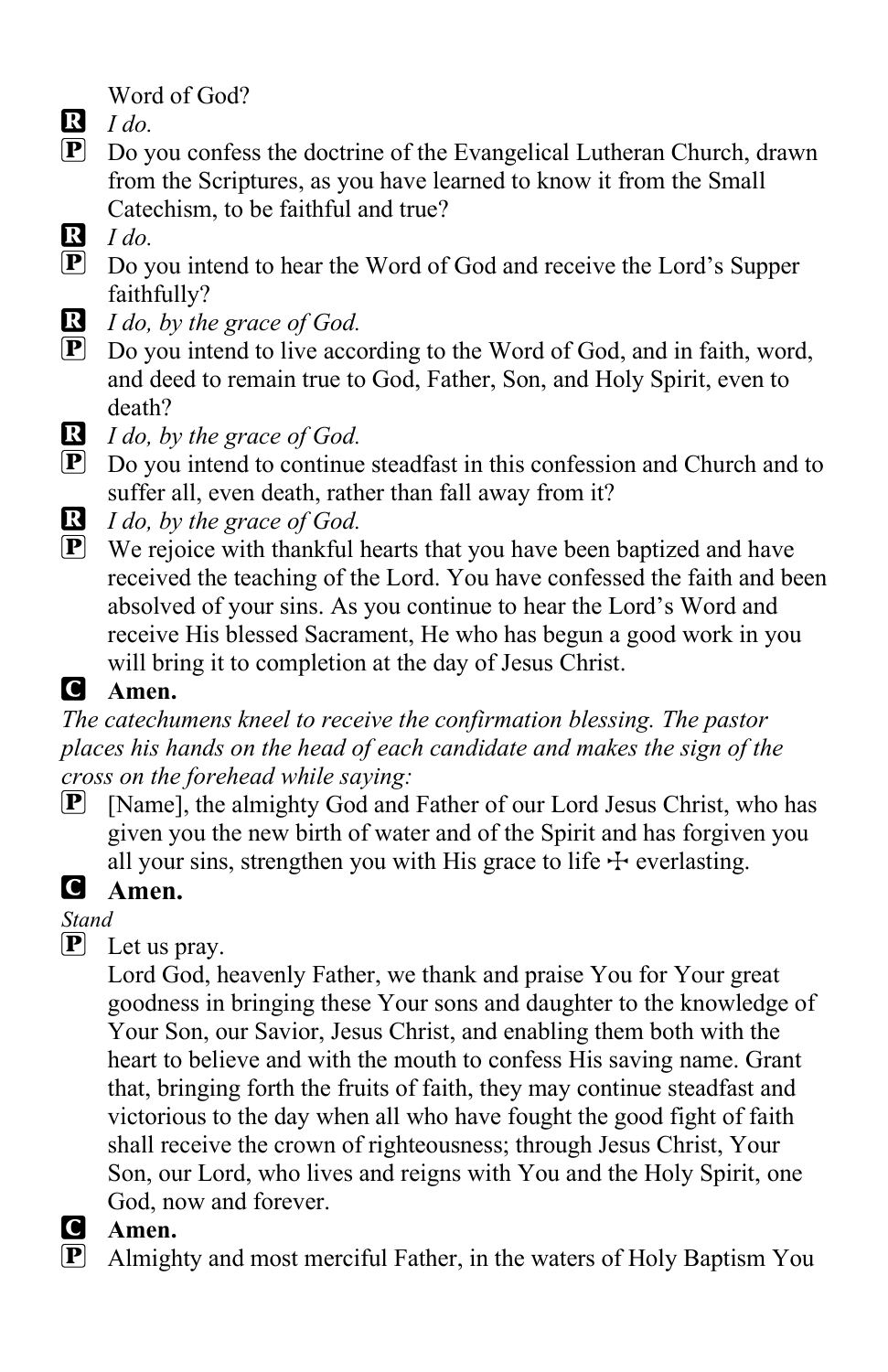have united Your children in the suffering and death of Your Son Jesus Christ, cleansing them by His blood. Renew in them the gift of Your Holy Spirit, that they may live in daily contrition and repentance with a faith that ever clings to their Savior. Deliver them from the power of Satan and preserve them from false and dangerous doctrines, that they may remain faithful in hearing Christ's Word and receiving His body and blood. By the Lord's Supper strengthen them to believe that no one can make satisfaction for sin but Christ alone. Enable them to find joy and comfort only in Him, learning from this Sacrament to love You and their neighbor and to bear their cross with patience and joy until the day of the resurrection of their bodies to life immortal; through Jesus Christ, Your Son, our Lord, who lives and reigns with You and the Holy Spirit, one God, now and forever.

## C **Amen.**

- $\boxed{\mathbf{P}}$  Peace  $+$  be with you.
- C **Amen.**
- **Prayer of the Church**

| Sit                                       |         |
|-------------------------------------------|---------|
| <b>Offertory</b>                          | Choir   |
| <b>Stand</b>                              |         |
| +SERVICE OF THE SACRAMENT+                |         |
| Preface                                   | p160    |
| <b>Sanctus</b>                            | Choir   |
| <b>Prayer of Thanksgiving</b>             | p161    |
| <b>Lord's Prayer</b>                      | p162    |
| <b>The Words of Our Lord</b>              |         |
| <b>Pax Domini</b>                         | p163    |
| <b>Agnus Dei</b>                          |         |
| <b>Sit</b>                                |         |
| Distribution                              |         |
| <b>O Blessed, Holy Trinity</b>            | LSB 876 |
| <b>Holy God, We Praise Thy Name</b>       | LSB 940 |
| <b>Come, Thou Almighty King</b>           | LSB 905 |
| <b>Immortal, Invisible, God Only Wise</b> | LSB 802 |
| Stand                                     |         |
| <b>Nunc Dimittis</b>                      | p165    |
| <b>Post-Communion Collect</b>             | p166    |
| <b>Benediction</b>                        |         |
|                                           |         |

**We Praise You and Acknowledge You, O God** *LSB 941*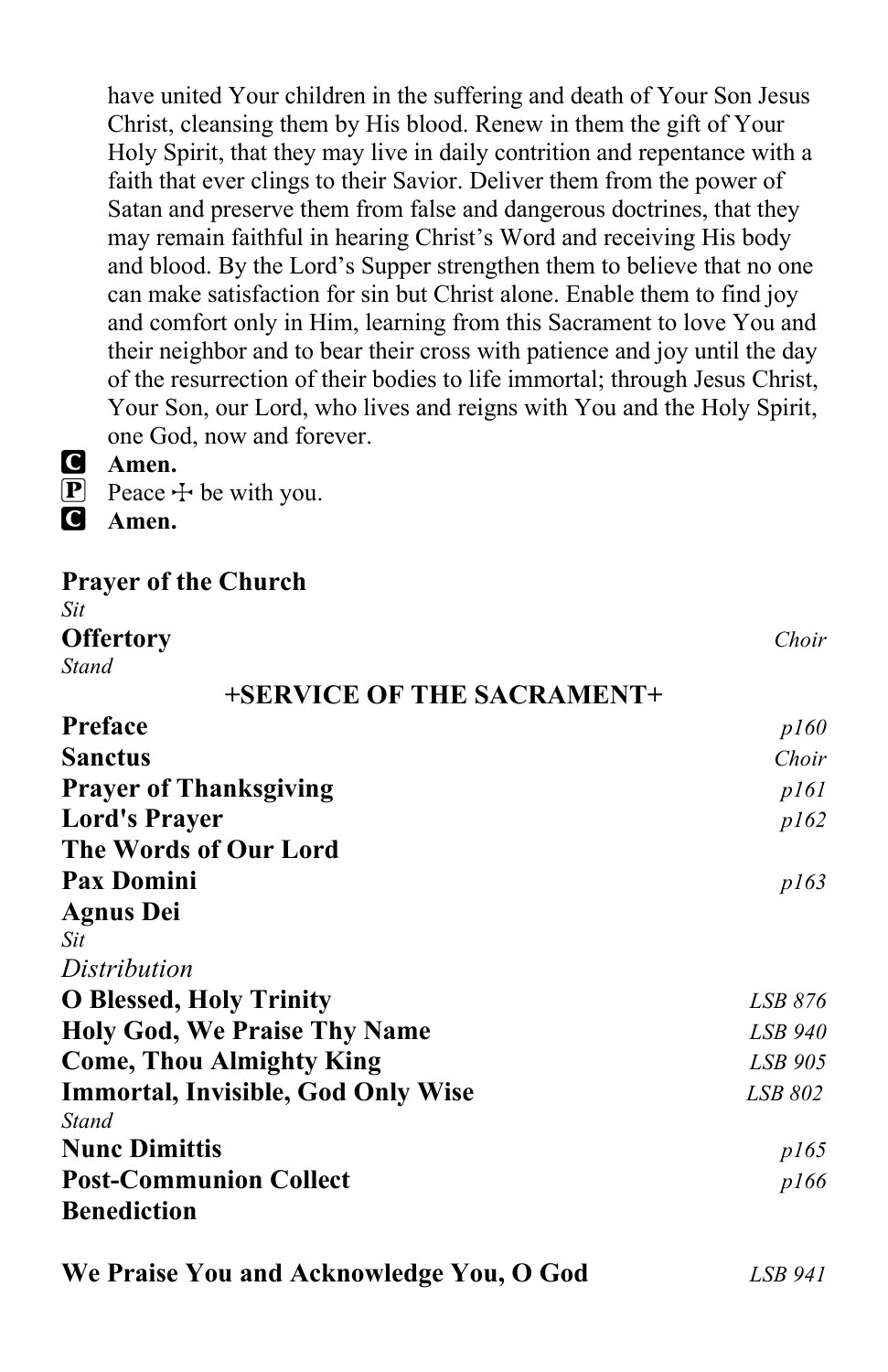# $\mathbf{W} \mathbf{D} \mathbf{M} \mathbf{A}$

Verbum Domini Manet in Acternum The Word of the liord endures forever

## **+OUR CONFIRMANDS+**

## **Andrew Thomas Gerlach**

Born November 6, 2007 Baptized December 16, 2007 Confirmation Verse:

*Therefore, my beloved brothers, be steadfast, immovable, always abounding in the work of the Lord, knowing that in the Lord your labor is not in vain. ~1 Corinthians 15:58*

## **Vincent William Hernandez**

Born September 9, 2009 Baptized October 11, 2009 Confirmation Verse:

*Blessed is the man who makes the Lord his trust, who does not turn to the proud, to those who go astray after a lie! ~Psalm 40:4*

## **Carolena Reve Roemke**

Born February 28, 2008 Baptized March 30, 2008 Confirmation Verse:

*Jesus turned, and seeing her He said, "Take heart, daughter; your faith has made you well. And instantly the woman was made well. ~St. Matthew 9:22*

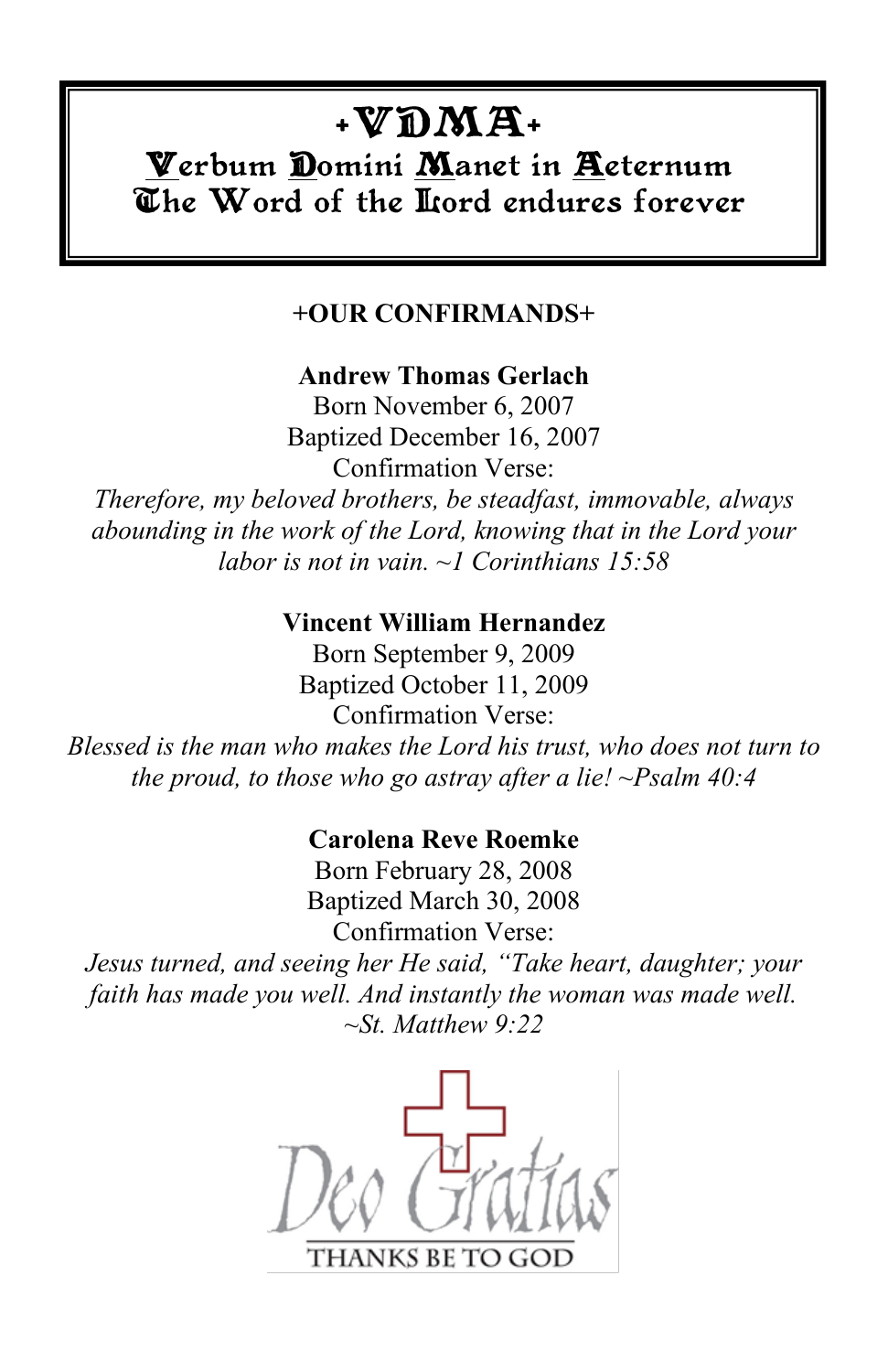#### **+PRAYER LIST+**

- Those who serve in our armed forces: Rick Zuehls, Rev. Lynn Christensen, Rianon Padro, and for veterans.
- For all those suffering from illnesses or other trials, including: David Kristopeit (brother-in-law of Linda Polcin), Herb Knautz (relative of Angela Pynaker), Rylie Snodgrass, Fran Kroll, Hannah Basquez (granddaughter of Jim & Kathy Vescova), Vern and Judy Stern (relatives of Jane Gundlach), Nancy Davenport (aunt of Cara Zietz), David Scholz (brother of Ted Scholz), Mark Jagow (cousin of Ted Scholz), Jen Bertz, Henry Buehrens, Ashley & Abriana (friends of Sandra Babel), Bob Gentz (friend of Anita Brothers), Jerry Pynaker, Nancy Hilliard, and Tammy Barnhart.

## **+ANNOUNCEMENTS FOR THE WEEK OF JUNE 12th+**

- **KINGFISH GAME:** Ticket payments are due today.
- **FIRE NIGHT:** We are hoping to have to have our first Fire Night of the summer this Friday, June  $17<sup>th</sup>$ , weather permitting. We are pretty low on fire wood, so if you have any to donate, or know of a good place to get some, please let us know.
- **LUTHERAN CONFESSIONS STUDY** will meet this Saturday, June 18<sup>th</sup>. We will begin with Matins at 9:30 am.
- **SUMMER OFFICE HOURS:** Church office hours are reduced in the summer, and the times will vary. If you have business at church during the week, please email Lesa to schedule a good time to stop by.

## **+CONTRIBUTIONS+**

| Budgeted Lord's Work Needed Weekly: | \$4,653  |
|-------------------------------------|----------|
| Lord's Work Received week of 6/5:   | 4.584    |
| Difference Received vs. Needed:     | -69      |
| Difference Received vs. Needed YTD: | $+3.245$ |
| Mortgage Balance as of 3/3/2022:    | 53.283   |

## **ATTENDANCE 6/5:** 137

 **BIRTHDAYS BAPTISM BIRTHDAYS**

6/15 Mike Mallow 6/12 Paul Hegland

6/16 Jerry Kochman Cheryl Moe